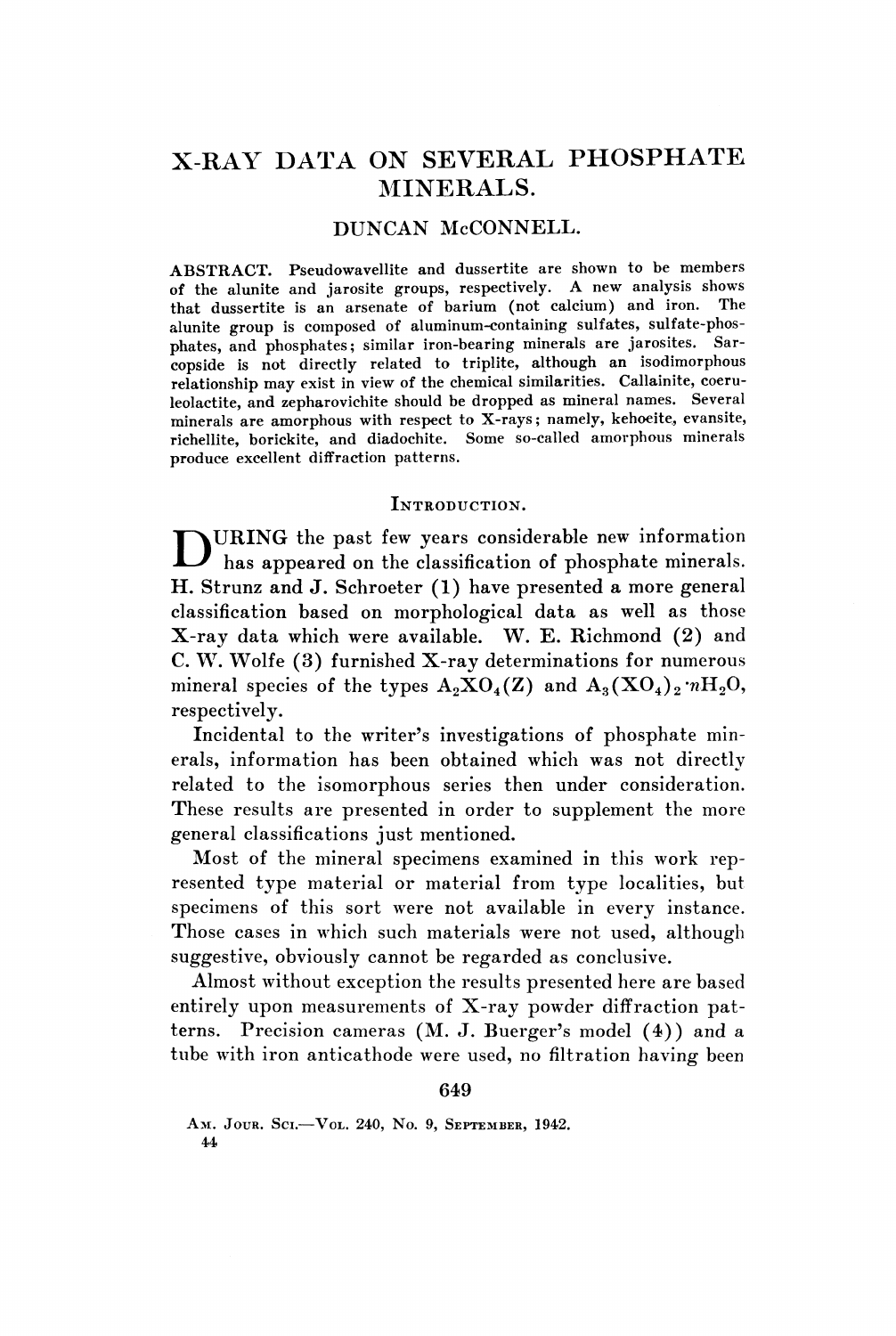# 650 *Duncan McConnell.*

applied to the radiation. In some instances optical examinations and qualitative microchemical determinations were used to confirm the labelled identifications when sufficient material was available, but these tests will not be discussed.

## THE ALUNITE AND JAROSITE GROUPS.

An important contribution to the mineralogy of the alunite group was that presented by W. T. Schaller  $(5)$  in 1912. More recently, S. B. Hendricks (6) has described the structures of several of these minerals. Consideration of these works and numerous others permits the generalization: Sulfates, sulfatephosphates, phosphates, and sulfate-arsenates of K, Na, Ca, Sr, Ba, Ag, Pb, Ce, etc. occur in combination with aluminum or iron to form rhombohedral crystals. All of these possible combinations are not known to occur; that is, there are no recognized iron phosphates of any of the several cations. Furthermore, the possible occurrence of intermediate compounds containing both iron and aluminum must be recognized, but the analyses suggest that a greater preponderance of one of these elements almost universally occurs.

In an attempt to obtain a simplified classification, those substances containing iron are referred to the jarosite group and those containing aluminum to the alunite group when appropriate crystallographic properties exist. This form of classification seems more fundamental than separation as sulfates, phosphates, etc. and the number of divisions is thereby considerably reduced. The existing arrangement is already inconsistent insofar as both sulfate-phosphates and sulfatearsenates are included in the beudantite group. Dussertite would constitute the only member of a seventh (possibly eighth) group if the classification according to anionic groups were followed to its logical conclusion.

The members of the alunite and jarosite groups are as follows:

#### *Alunite Group*

Sulfates: Alunite [=loewigite?], natroalunite.

Sulfate-phosphates: Hinsdalite, woodhouseite, svanbergite  $\lceil$  = harttite? = tikhvinite?].

Phosphates: Goyazite [=hamlinite], pseudowavellite, gorceixite. plumbogummite, florencite, stiepelmannite, (?) beaverite.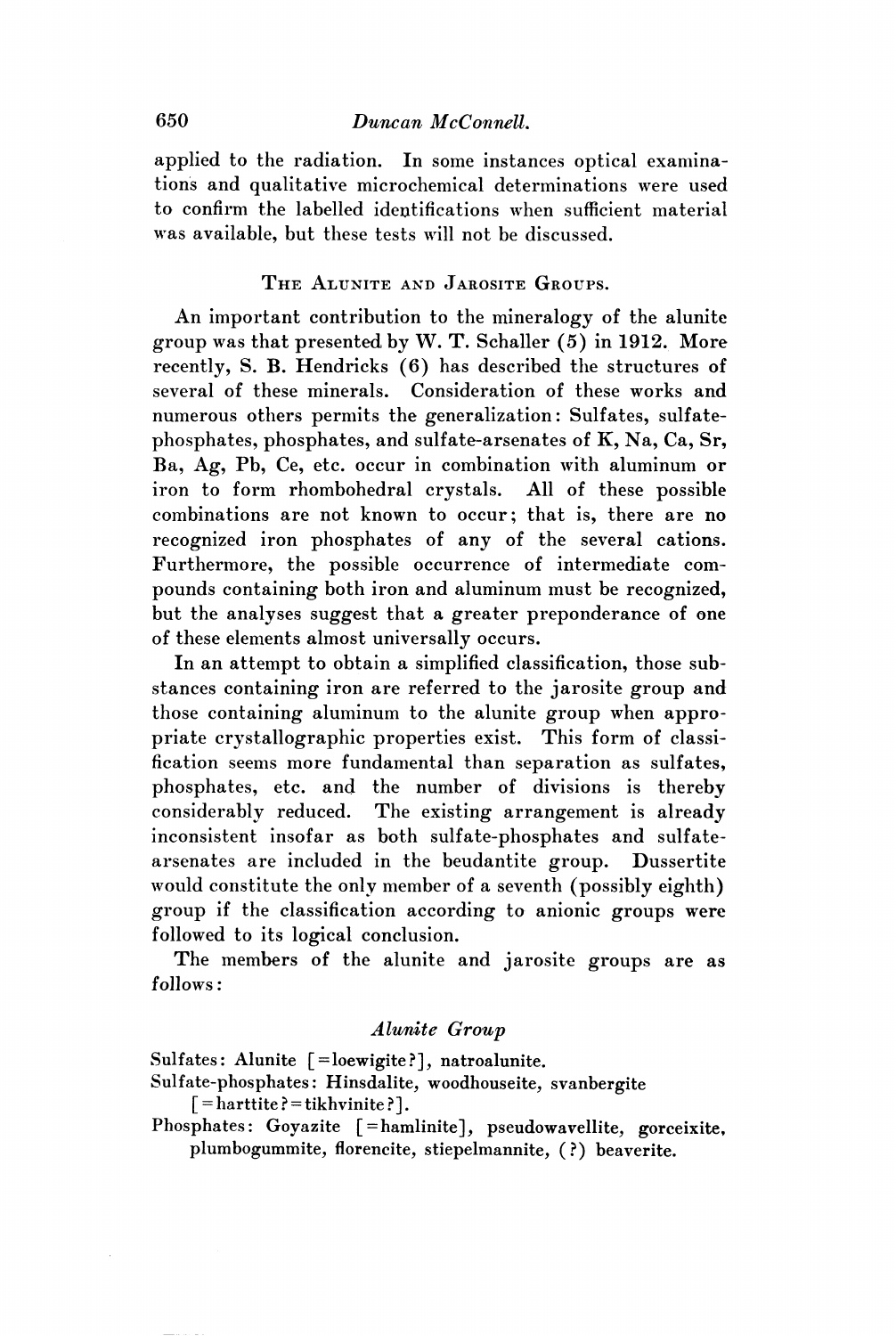#### *Jarosite Group*

Sulfates: Jarosite, karphosiderite, borgströmite, natrojarosite, ammonioj arosite, argentoj arosite, plumboj arosite [=vegasite?]. Sulfate-phosphates: Corkite.

Phosphates: (?) calcium ferri-phosphate (7), (?) egueiite (8). Sulfate-arsenates: Beudantite [=lossenite?].

Arsenates: Dussertite.

Pseudowavellite and dussertite are referred to the alunite and jarosite groups, respectively, on the basis of the X-ray diffraction patterns they produce. In Table 1, pseudowavellite and dussertite are compared with woodhouseite (9). It is noticeable (Table 1) that the patterns of woodhouseite and pseudowavellite are so similar as to be almost indistinguishable and this prevents the identification of these minerals by X-ray methods alone.

Pseudowavellite has recently been found by the writer  $(10)$ to occur at a second American locality. The patterns of pseudowavellite from all three known localities are virtually indistinguishable.

Diffraction patterns were obtained for a considerable number of species of the alunite and jarosite groups, including alunite, gorceixite, hinsdalite, and borgströmite. However, these need no further consideration as their mutual relationships are already well recognized.

The diffraction pattern of dussertite shows similarity to that of woodhouseite, to be sure, but the resemblance to the pattern of borgströmite is more pronounced as might be expected from the fact that borgströmite and dussertite contain  $\text{Fe}^{3+}$  whereas woodhouseite contains  $Al^{3+}$ . It seems, however, unnecessary to give the measurements for a member of the jarosite group for comparison with dussertite; the comparison with woodhouseite will suffice.

The knowledge that pseudowavellite is a member of the alunite group requires some revision of the formula; it may be written  $CaAl<sub>3</sub>(PO<sub>4</sub>)<sub>2</sub>(OH)<sub>5</sub>·H<sub>2</sub>O$ . This formula conforms with that of alunite,  $\text{KAl}_3(\text{SO}_4)_2(\text{OH})_6$ , and corresponds in a satisfactory manner to E. V. Shannon's analysis (11). The theoretical compositions of pseudowavellite and dussertite, which are required by the proposed formulas, are compared with the analytical determinations in Table 2.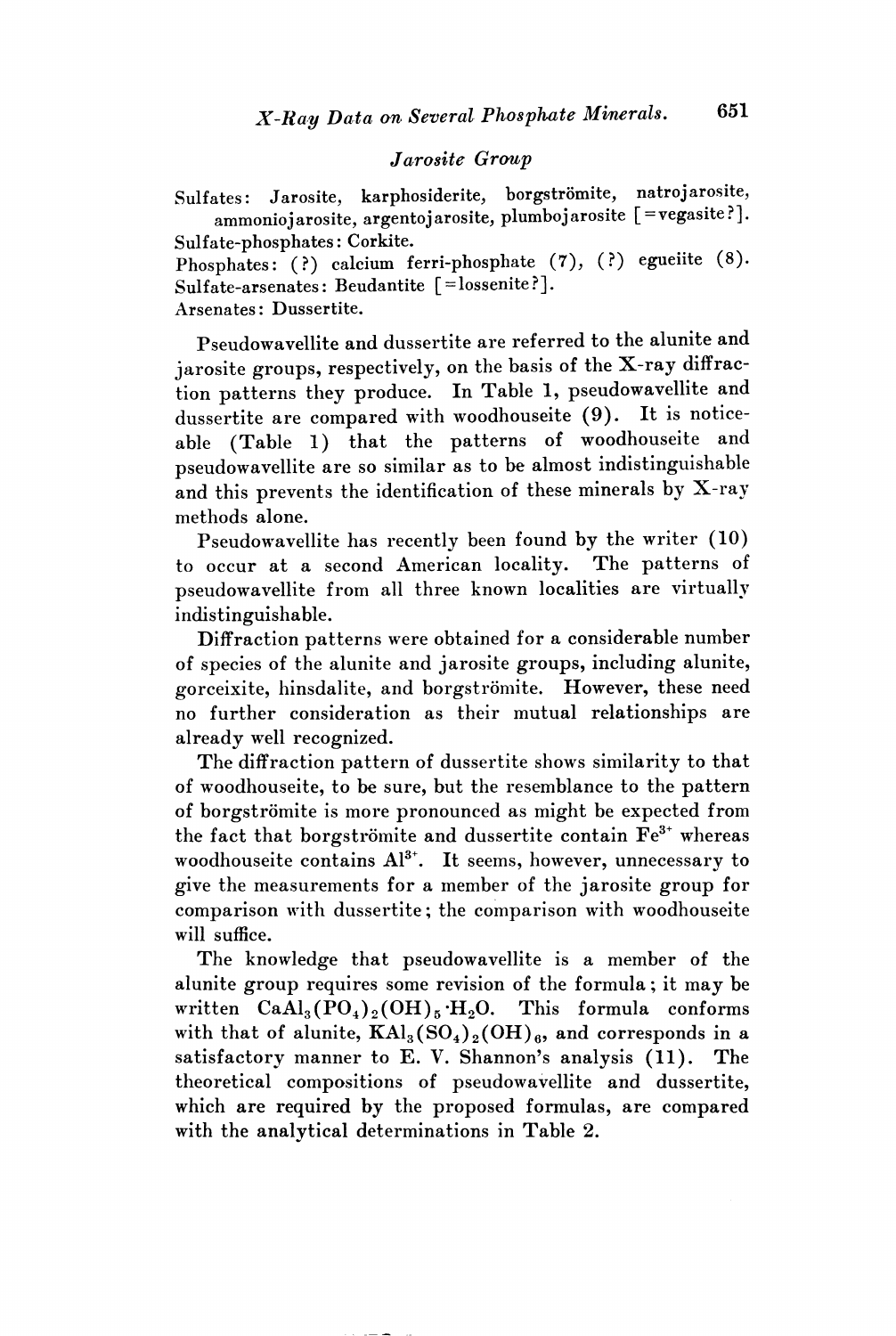#### TABLE 1.

|                  | (Unfiltered Fe radiation- $r=57.3$ mm.). |                   |                   |                         |                  |                         |               |                  |
|------------------|------------------------------------------|-------------------|-------------------|-------------------------|------------------|-------------------------|---------------|------------------|
| Line             | Woodhouseite                             |                   | Pseudowavellite I |                         | Dussertite       |                         | Sarcopside II |                  |
| No.              | d                                        | I                 | $\boldsymbol{d}$  | I                       | $\boldsymbol{d}$ | I                       | d             | I                |
| $\mathbf{1}$     | 5.61                                     | $< \frac{1}{2}$   | 5.65              | $< \frac{1}{2}$         | 5.95             | $<$ $\frac{1}{2}$       | 6.00          | 1                |
| $\boldsymbol{2}$ | 4.81                                     | $\frac{1}{2}$     | 4.82              | $1/2$                   | 5.13             | $\frac{1}{2}$           | 4.33          | 2                |
| 3                | 3.83                                     | $<$ $\frac{1}{2}$ | 3.83              | $\frac{1}{2}$           | 4.07             | $\frac{1}{2}$           | 3.90          | 3                |
| $\ddagger$       | 3.46                                     | 1                 | 3.48              | $\boldsymbol{2}$        | 3.69             | ı                       | 3.51          | 6                |
| 5                |                                          |                   | 3.28              | 1                       | 3.43             | 1                       | 3.010         | $\boldsymbol{2}$ |
| 6                | 3.21                                     | $\boldsymbol{2}$  | 3.23              | 1                       | 3.32             | $\frac{1}{2}$           | 2.957         | $\frac{1}{2}$    |
| 7                | 2.960                                    | $\bf{2}$          | 2,980             | 3                       | .                |                         | 2.880         | 2                |
| 8                | 2.908                                    | 6                 | 2.918             | 6                       | 3.107            | 6                       | 2,849         | ı                |
| 9                | .                                        |                   | $\cdots$          |                         | 2.997            | $\frac{1}{2}$           | 2.804         | 3                |
| 10               | 2.683                                    | ı                 | 2.681             | $\mathbf{I}$            | 2.906            | 1                       | 2.700         | 1                |
| 11               | 2.418                                    | 1                 |                   |                         | 2.571            | 1                       | 2,555         | 3                |
| 12               | 2.370                                    | $\boldsymbol{2}$  | 2,366             | $\overline{2}$          | 2.555            | $\mathbf{I}$            | 2.471         | $\boldsymbol{2}$ |
| 13               | 2.198                                    | 3                 | 2.204             | $\overline{2}$          | 2,399            | $\frac{1}{2}$           | 2.403         | ı                |
| 14               | 2.152                                    | 4                 | 2.150             | 4                       | 2.324            | 4                       | 2.383         | $\mathbf{I}$     |
| 15               | .                                        |                   | .                 |                         | 2.284            | ⅓                       | 2.284         | 1                |
| 16               | 2.068                                    | $\boldsymbol{2}$  | 2.082             | $\frac{1}{2}$           | 2.208            | ı                       | 2.173         | $\frac{1}{2}$    |
| 17               | 1.918                                    | $\bf{2}$          | 1.923             | 1                       | 2.041            | 1                       | 2.131         | $\frac{1}{2}$    |
| 18               | 1.886                                    | 5                 | 1.888             | 3                       | 2,004            | $\overline{\mathbf{4}}$ | 2.050         | $\overline{2}$   |
| 19               | 1.740                                    | 4                 | 1.747             | $\overline{\mathbf{4}}$ | 1.849            | 4                       | 1.891         | 1                |
| 20               | 1.638                                    | 1                 | 1.643             | $\frac{1}{2}$           | 1.773            | ı                       | 1.876         | $\mathbf{1}$     |
| 21               | 1.619                                    | 1                 | 1.622             | $\frac{1}{2}$           | 1.736            | $\boldsymbol{2}$        | 1.830         | $\bf{2}$         |
| 22               | 1.600                                    | 1                 | 1.597             | $\frac{1}{2}$           | 1.720            | 3                       | 1.818         | $\boldsymbol{2}$ |
| 23               | 1.573                                    | $\mathbf{I}$      | 1.571             | $\frac{1}{2}$           | 1.684            | $\mathbf{I}$            | 1.759         | 4                |
| 24               | 1.515                                    | 1                 | 1.513             | ı                       | 1.621            | $\frac{1}{2}$           | 1.686         | 2                |
| 25               | 1.486                                    | $\boldsymbol{2}$  | 1.490             | 1                       | 1.563            | 3                       | 1.678         | $\boldsymbol{2}$ |
| 26               | 1.464                                    | $\boldsymbol{2}$  | 1.465             | 1                       | 1.533            | 3                       | 1.624         | 3                |
| 27               | 1.426                                    | 3                 | 1.426             | 3                       | 1.503            | 1                       | 1.603         | $\overline{2}$   |

Comparisons of Powder Diffraction Patterns. (Unfiltered Fe radiation $-r=57.3$  mm.).

Inasmuch as the composition originally assigned to dussertite (12) did not correlate with the type formula for the jarosites, a new analysis seemed desirable. Dr. Harry Berman kindly prepared a sample of dussertite from the type locality (Harvard Mineralogical Museum No. 86739). The original material he found to be badly contaminated and to contain only about 20 per cent of dussertite. The purified material was given to Mr. F. A. Gonyer for analysis and his results arc shown in Table 2.

It is apparent that dussertite is not an arsenate of iron and calcium, as originally reported, but contains barium as a principal constituent instead of calcium. Thus the formula for dussertite is  $BaFe<sub>3</sub>(AsO<sub>4</sub>)<sub>2</sub>(OH)<sub>5</sub>·H<sub>2</sub>O$ . The analysis shows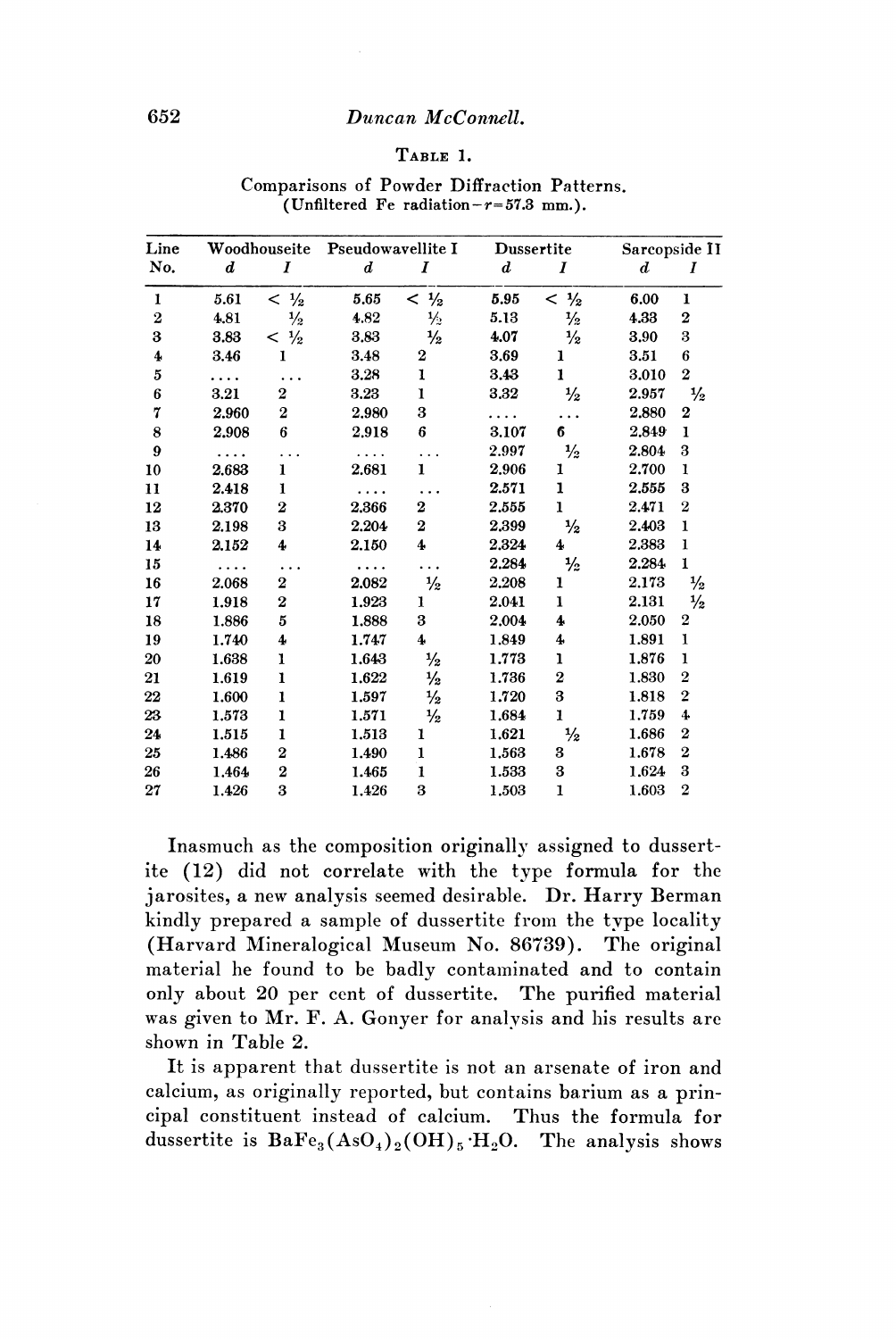| ۶<br>ARL. |  |
|-----------|--|
|-----------|--|

|                         |        | 2        | 3         | 4         |
|-------------------------|--------|----------|-----------|-----------|
| $CaO$                   | 0.08   | $\cdots$ | 13.8      | 13.5      |
| BaO  20.93              |        | 22.37    | $\cdots$  | $\ddots$  |
| $\text{Al}_2\text{O}_3$ |        | $\cdots$ | 36.8      | 37.0      |
| $Fe_3O_3$ 34.57         |        | 34.93    | $\cdots$  | $\cdots$  |
| $P_2O_5$                |        | $\cdots$ | 30.3      | 34.3      |
| $As_2O_5$ 31.23         |        | 33.51    | $\cdots$  | $\ddotsc$ |
| $H2O$                   | 9.30   | 9.19     | 18.0      | 15.2      |
| $Insol.$ $4.10$         |        | $\cdots$ | $\bullet$ | $\cdots$  |
|                         | 100.21 | 100.00   | 100.0     | 100.0     |

Analyses of Dussertite and Pseudowavellite.

1. Dussertite from Algeria. F. A. Gonyer, analyst.

2. BaFe<sub>3</sub>(AsO<sub>4</sub>)<sub>2</sub>(OH)<sub>5</sub>.H<sub>2</sub>O.

3. Pseudowavellite from Utah. E. V. Shannon, analyst. Analysis of oölitic material "corrected for impurities."

4.  $CaAl<sub>3</sub>(PO<sub>t</sub>)<sub>2</sub>(OH)<sub>5</sub> H<sub>2</sub>O.$ 

\* Additional constituents: MgO 0.7, Na<sub>2</sub>O 0.3 and K<sub>2</sub>O 0.1.

excellent agreement with the theoretical composition derived from this formula.

Furthermore it is noticeable that the properties of dussertite are not dissimilar to those of other jarosites; that is, the rhombohedral (or hexagonal) symmetry, basal cleavage\* solubility in HCl, etc. Likewise, the optical properties are similar to what would be expected for a jarosite of this composition.

The specimens examined were the following:

*Pseudowavellite* I, from Amberg, Oberpfalz, Bavaria (type locality). U. S. N. M. R-427I.

*Pseudowavellite* II, from Fairfield, Utah. U.S.N.M. The powder diffraction pattern was kindly furnished by Professor J. W. Gruner, University of Minnesota.

*Pseudowavellite* III, with Griphite, from near Harney City, South Dakota, U.S.N.M.

*Dussertite,* from Djebel Debar, Constantine, Algeria (type locality). Purchased from Ward's Natural Science Establishment.

*Woodhouseite,* from Mono County, California (type material). Kindly furnished by Dr. Dwight M. Lemmon, U. S. Geological Survey.

\* See: Larsen, E. S., and Berman, Harry: 1934, U.S.G.S. Bull. 848, p. 91.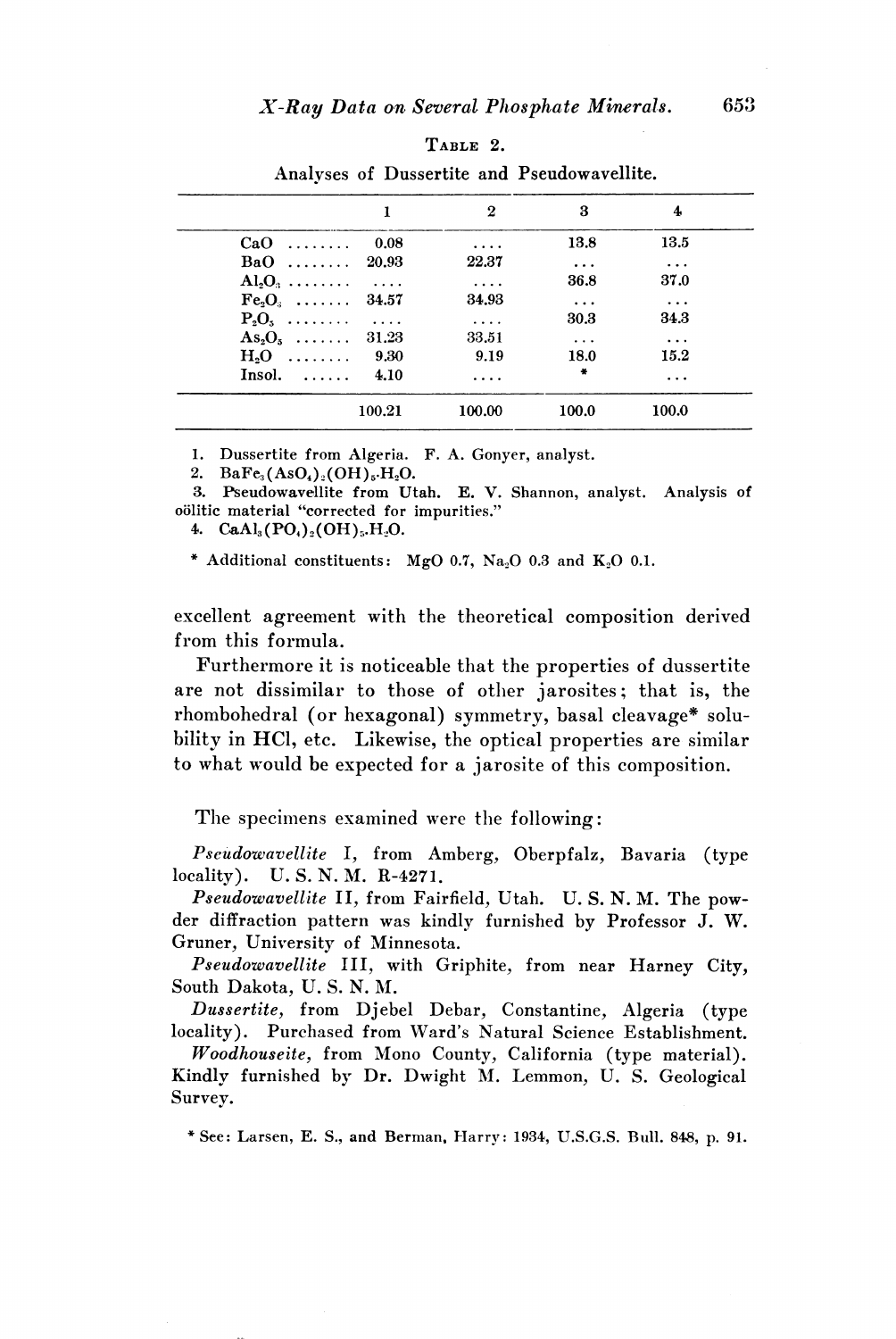#### SARCOPSIDE.

The pattern obtained for sarcopside from Deering, New Hampshire, is virtually indistinguishable from the pattern produced by the specimen from Silesia. This confirms the identification of the material from New Hampshire and lends considerable weight to the conclusion that sarcopside is a distinct species. The diffraction lines of sarcopside II are listed in Table 1 and will serve as a means of identifying this mineral.

It has been suggested (1 and 2) that sarcopside is related to triplite and, therefore, a member of the wagnerite group. This was not found to be the case, however, as the diffraction patterns of sarcopside bear no resemblance to that of wagnerite. The possibility of a dimorphous relationship to triplite suggests itself because of the similarities of the chemical compositions, but this requires further justification in terms of additional chemical evidence. A closer resemblance of the pattern of sarcopside to that of triphylite was observed, but the resemblance is not sufficiently close to permit the conclusion that sarcopside and triphylite are isomorphously related.

The specimens examined were the following:

*Sarcopside* I, from Silesia (type material). U.S.N.M. (received from M. Websky).

*Sarcopside* II, from Deering, New Hampshire. Harvard University.

*Wagnerite,* from near Werfen, Salzburg, Austria (type locality). Purchased from Ward's N. S. E.

*Triphylite,* from Rochester, New Hampshire. Same source.

PSEUDONYMS OF WAVELLITE AND TURQUOIS.

Several specimens have been found to yield diffraction patterns almost identical with those of wavellite or turquois or the combined patterns of both.

Zepharovichite is identical with wavellite and the name should be dropped. Callainite, from Montebras, France, produces a pattern that can be satisfactorily accounted for only by assuming a mixture of wavellite and turquois. Coeruleolactite. from Pennsylvania, is merely turquois. Here again, the turquois is associated with wavellite but they are not intimately intergrown, the wavellite occurring as single crystals. Wavell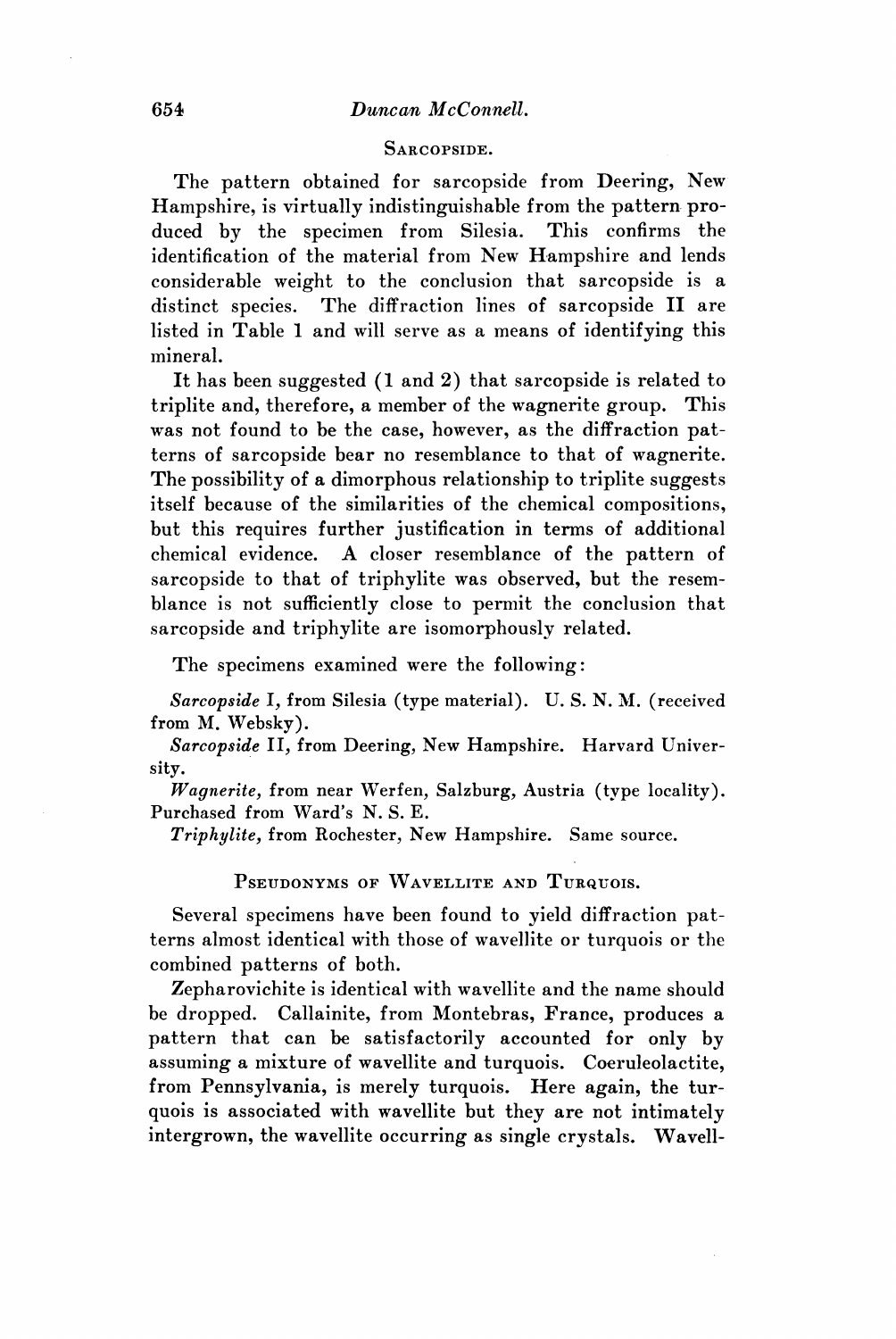ite diffraction lines were not observed in the pattern of coeruleolactite.

The patterns of both wavellite and turquois contain a large number of lines, but they exhibit variations in the intensities which are quite characteristic and permit conclusive identification, regardless of superficial similarities. It seems hardly necessary to give the measurements of these substances, particularly in view of their complexity.

Only the specimen of zepharovichite is from the type locality, although the occurrence of coeruleolactite in Pennsylvania is well known and material from this locality has been analyzed.

The specimens used were as follows:

*Turquois,* from Nye County, Nevada. University of Texas collection.

*Wavellite,* from Arkansas.

Zepharovichite, Třenic near Cerhovic, Bohemia, (type locality). Harvard University.

*Callainite,* Montebras, Creuze, France. Harvard University.

*Coeruleolactite,* East Whiteland Township, Chester County, Pennsylvania. F.M.N.H. M-14646.

## MINERALS AMORPHOUS TO X-RAYS.

Although the term "amorphous" is frequently erroneously used to describe substances which appear isotropic under the microscope, nevertheless, there seem to be a few naturallyoccurring phosphates which are amorphous (not crystalline) or very nearly so with respect to X-rays. The criterion used to establish the amorphous nature of these substances is their failure to produce resolvable diffraction lines during exposures up to four times those normally employed under comparable conditions. Notations on the diffraction patterns are given under the descriptions of the specimens.

*Kehoeite,* from Merrit mine, Galena, South Dakota (type material). U.S.N.M. R-5652. This specimen produced a very poor diffraction pattern unsuitable for measurement.

*Evansite,* from Zceleznik, Hungary (type locality). U. S. N. M. R-5609. This produced about three very diffuse bands.

*Richellite,* from near Vise, Liege, Belgium (type locality). A. M. N. H. 15719. No discernible lines or bands were produced. *Diadochite,* New Idria mine, San Benito County, California. Specimen kindly furnished by Prof. A. Pabst, University of Cal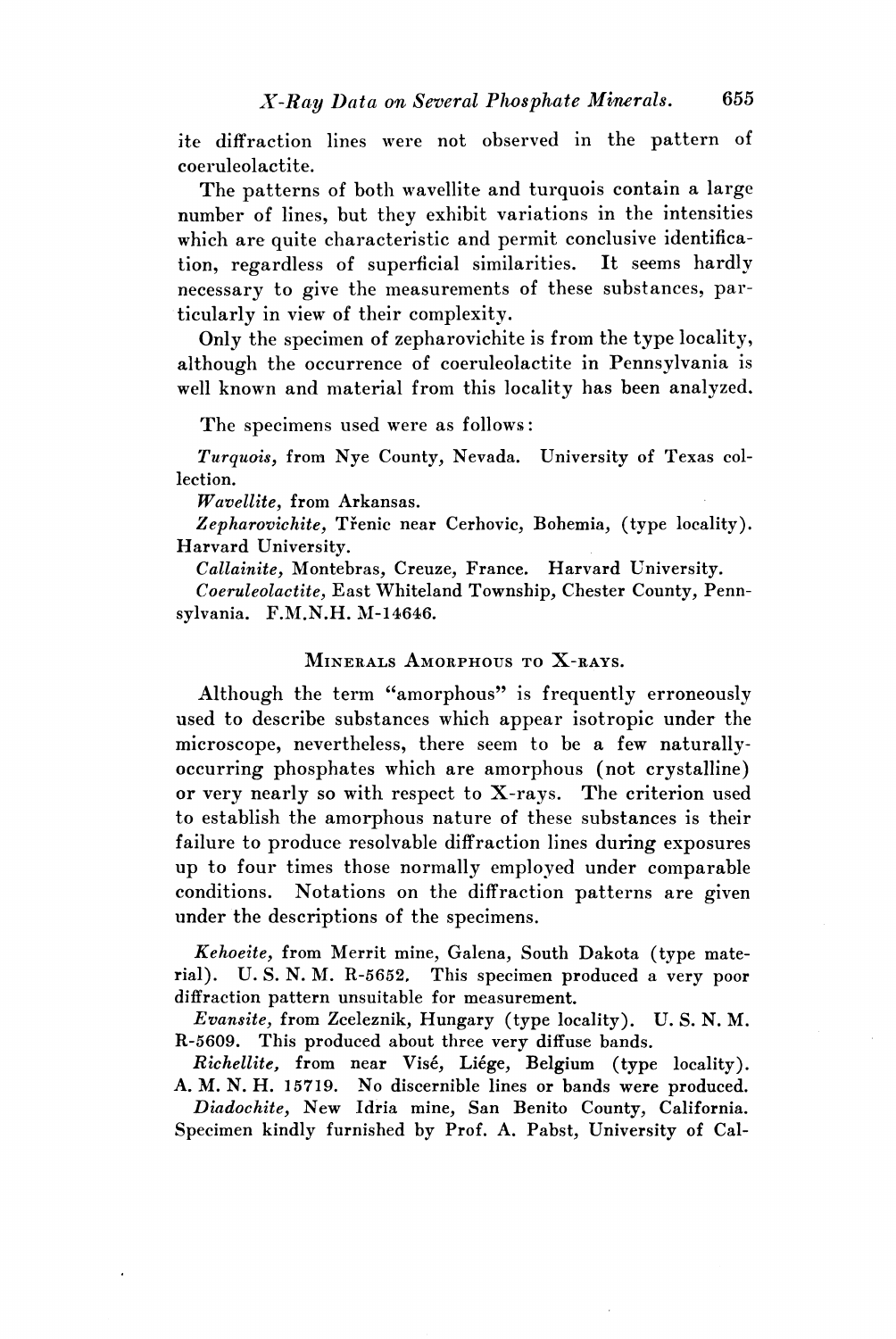ifornia. No visible lines or bands were obtained. This material is undoubtedly similar to the material from the same locality described by A. F. Rogers (13).

*"Diadochite"* from Styria, Austria. U. S. N. M. 48450. This substance produced an excellent diffraction pattern very similar to that of borgströmite.

*Borickite,* from Toellinggraben, near Leoben, Styria, Austria (type locality). Purchased from R. M. Wilke. This produced a number of the more intense lines of quartz, which occurs as an admixture. A few lines in addition to those of quartz were observed but these apparently were contributed by muscovite. The phosphatic constituent is separable from the contaminating substances only with great difficulty, but there is little reason to believe that it would produce a satisfactory diffraction pattern even if it were possible to obtain a sample that was entirely free from contamination.

Excellent diffraction patterns are obtained from several substances which have been presumed to be amorphous, notably, collophane,\* griphite, delvauxite, and palmerite. Collophane (14) and griphite (10) have been classified on the basis of the diffraction patterns they produce, but the relationships of delvauxite and palmerite to other minerals are not yet known.

#### ACKNOWLEDGMENTS.

Acknowledgment is made to the Society of the Sigma Xi for a grant-in-aid, and to the (Texas) University Research Institute for additional support of the investigations. Specimens were obtained chiefly through gift or loan from the U. S. National Museum, Harvard University, American Museum of Natural History, and the Field Museum of Natural History, through the kindness of Dr. W. F. Foshag, Prof. Charles Palache, Dr. Harry Berman, Dr. F. H. Pough, and Mr. L.

\* The term "collophane" does not denote a particular mineral species but, nevertheless, like "limonite," it is a useful term applicable to apatitelike substances of sedimentary or organic origin the exact chemical compositions of which are not known. When accurate chemical data are available a specific name (francolite, dahllite, dehrnite, etc.), is appropriate.

If it is argued that "collophane" is specifically reserved for an amorphous mineral with a composition similar to apatite, the term is a nomen nudum because the existence of such an amorphous substance has never been demonstrated. All of the specimens of collophane which have been examined by X-ray methods by the writer yield diffraction patterns; this statement is true for conodonts (see C. R. Stauffer: Jour. Paleo., 12, 414, 1938), phosphatic brachiopods, fossil bones, rock phosphates, so-called quercyite, etc.